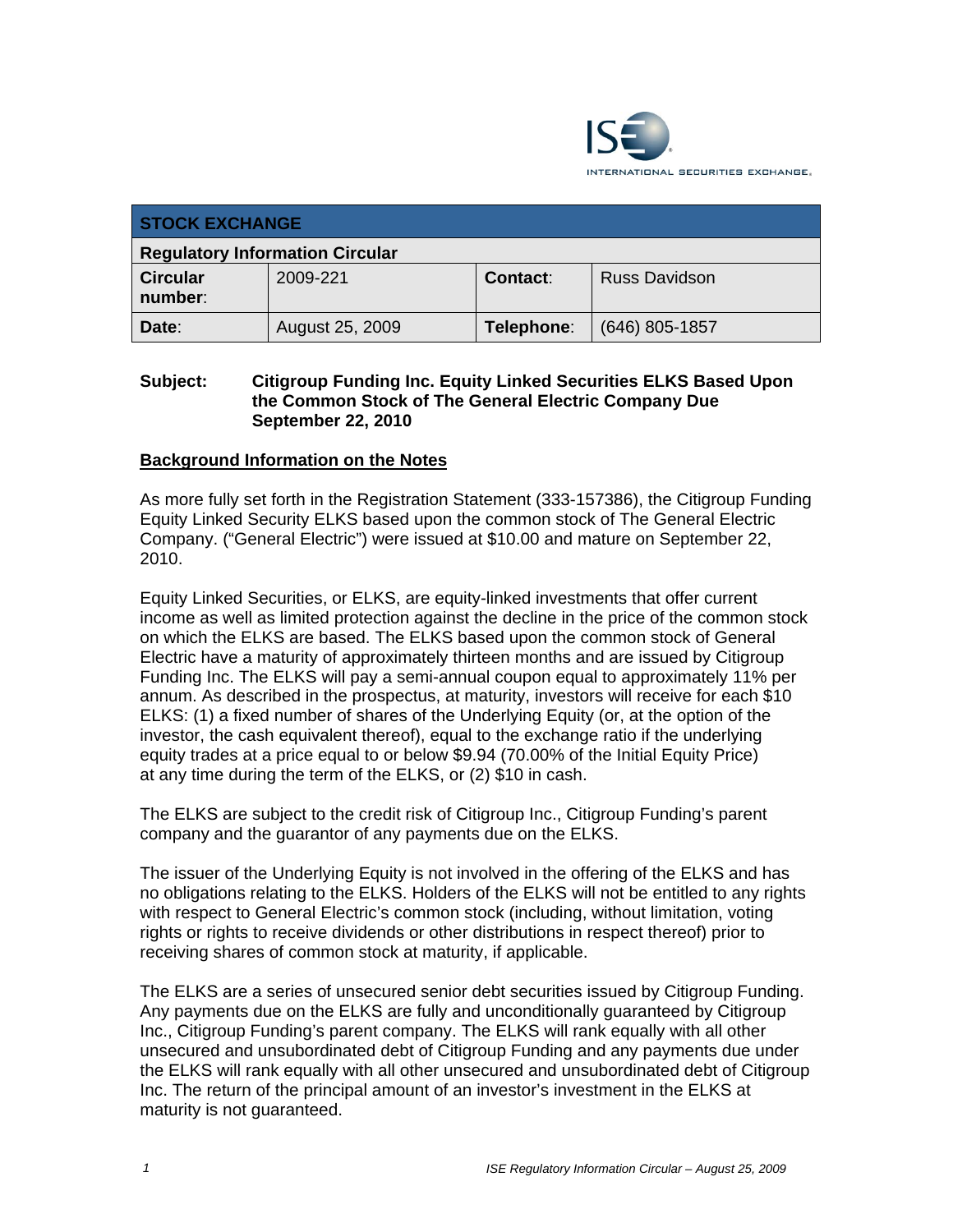Citigroup Investment Research or other affiliates of Citigroup Funding may publish research reports or otherwise express opinions or provide recommendations from time to time regarding General Electric's common stock or other matters that may influence the price of General Electric's common stock and, therefore, the value of the ELKS. Any research, opinion or recommendation expressed by Citigroup Investment Research or other Citigroup Funding affiliates may not be consistent with purchasing, holding or selling the ELKS. Other factors, many of which are beyond the issuer's control, will also influence the value of the ELKS. One can expect that generally the market price of the underlying common stock shares on any day will affect the value of the ELKS more than any other single factor. Other factors that may influence the value of the ELKS include: supply and demand for the ELKS, volatility of the underlying stock, interest rates, economic, financial, political and regulatory or judicial events. In addition, the time remaining to maturity and the credit worthiness of Citigroup Funding Inc. may influence the pricing of the ELKS.

For additional information regarding the Securities, including risks, please consult the pricing supplement.

### **Exchange Rules Applicable to Trading in the Securities**

The Securities are considered equity securities, thus rendering trading in the Securities subject to the Exchange's existing rules governing the trading of equity securities.

### **Trading Hours**

Trading in the Shares on ISE is on a UTP basis and is subject to ISE equity trading rules. The Shares will trade from 8:00 a.m. until 8:00 p.m. Eastern Time. Equity Electronic Access Members ("Equity EAMs") trading the Shares during the Extended Market Sessions are exposed to the risk of the lack of the calculation or dissemination of underlying index value or intraday indicative value ("IIV"). For certain derivative securities products, an updated underlying index value or IIV may not be calculated or publicly disseminated in the Extended Market hours. Since the underlying index value and IIV are not calculated or widely disseminated during Extended Market hours, an investor who is unable to calculate implied values for certain derivative securities products during Extended Market hours may be at a disadvantage to market professionals.

**This Regulatory Information Circular is not a statutory Prospectus. Equity EAMs should consult the Trust's Registration Statement, SAI, Prospectus and the Fund's website for relevant information.**